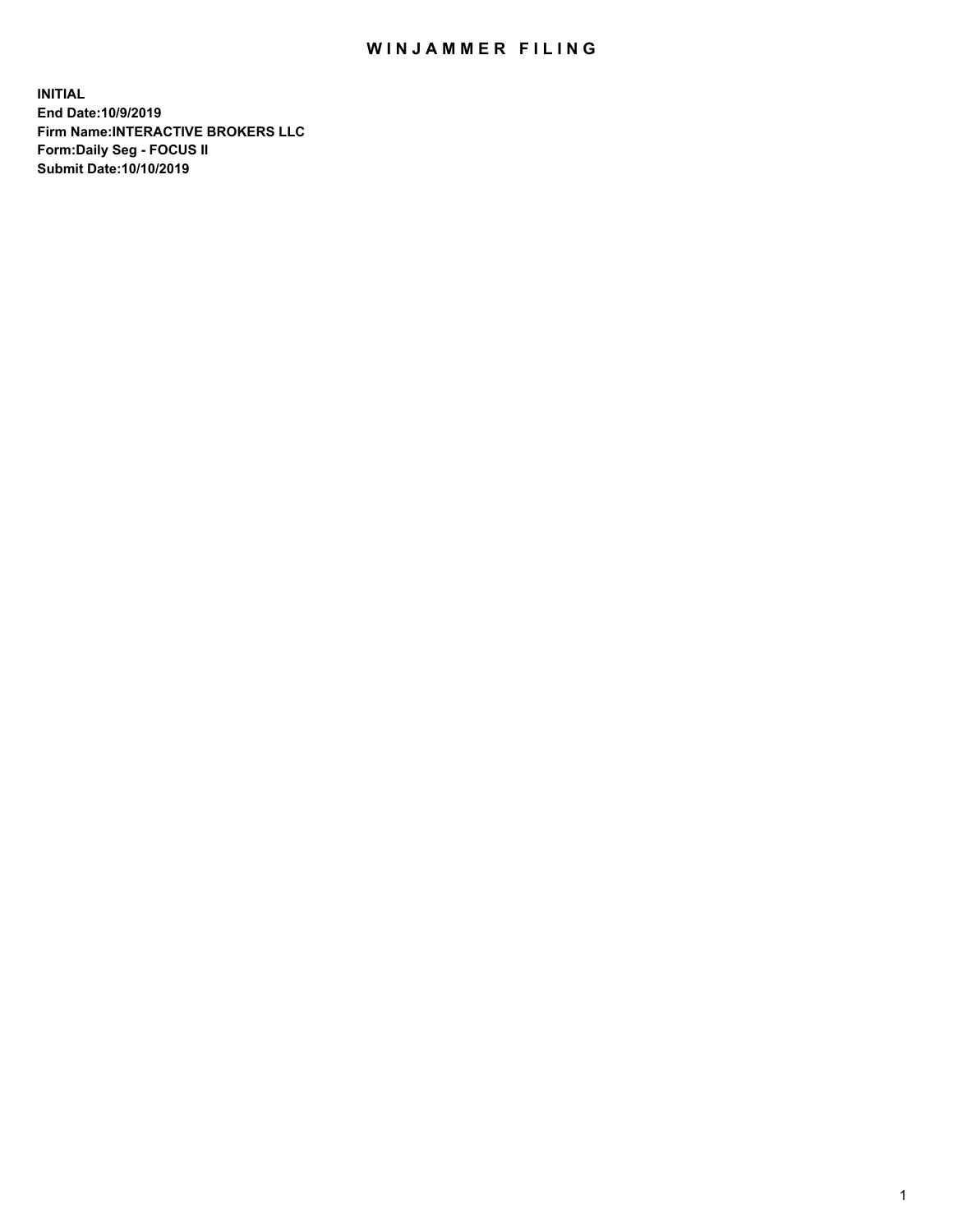**INITIAL End Date:10/9/2019 Firm Name:INTERACTIVE BROKERS LLC Form:Daily Seg - FOCUS II Submit Date:10/10/2019 Daily Segregation - Cover Page**

| Name of Company                                                                                                                                                                                                                                                                                                                | <b>INTERACTIVE BROKERS LLC</b>                                                                 |
|--------------------------------------------------------------------------------------------------------------------------------------------------------------------------------------------------------------------------------------------------------------------------------------------------------------------------------|------------------------------------------------------------------------------------------------|
| <b>Contact Name</b>                                                                                                                                                                                                                                                                                                            | James Menicucci                                                                                |
| <b>Contact Phone Number</b>                                                                                                                                                                                                                                                                                                    | 203-618-8085                                                                                   |
| <b>Contact Email Address</b>                                                                                                                                                                                                                                                                                                   | jmenicucci@interactivebrokers.c<br>om                                                          |
| FCM's Customer Segregated Funds Residual Interest Target (choose one):<br>a. Minimum dollar amount: ; or<br>b. Minimum percentage of customer segregated funds required:% ; or<br>c. Dollar amount range between: and; or<br>d. Percentage range of customer segregated funds required between:% and%.                         | $\overline{\mathbf{0}}$<br>$\overline{\mathbf{0}}$<br>155,000,000 245,000,000<br>00            |
| FCM's Customer Secured Amount Funds Residual Interest Target (choose one):<br>a. Minimum dollar amount: ; or<br>b. Minimum percentage of customer secured funds required:%; or<br>c. Dollar amount range between: and; or<br>d. Percentage range of customer secured funds required between:% and%.                            | $\overline{\mathbf{0}}$<br>$\overline{\mathbf{0}}$<br>80,000,000 120,000,000<br>0 <sub>0</sub> |
| FCM's Cleared Swaps Customer Collateral Residual Interest Target (choose one):<br>a. Minimum dollar amount: ; or<br>b. Minimum percentage of cleared swaps customer collateral required:% ; or<br>c. Dollar amount range between: and; or<br>d. Percentage range of cleared swaps customer collateral required between:% and%. | $\overline{\mathbf{0}}$<br>$\overline{\mathbf{0}}$<br>0 <sub>0</sub><br>0 <sub>0</sub>         |

Attach supporting documents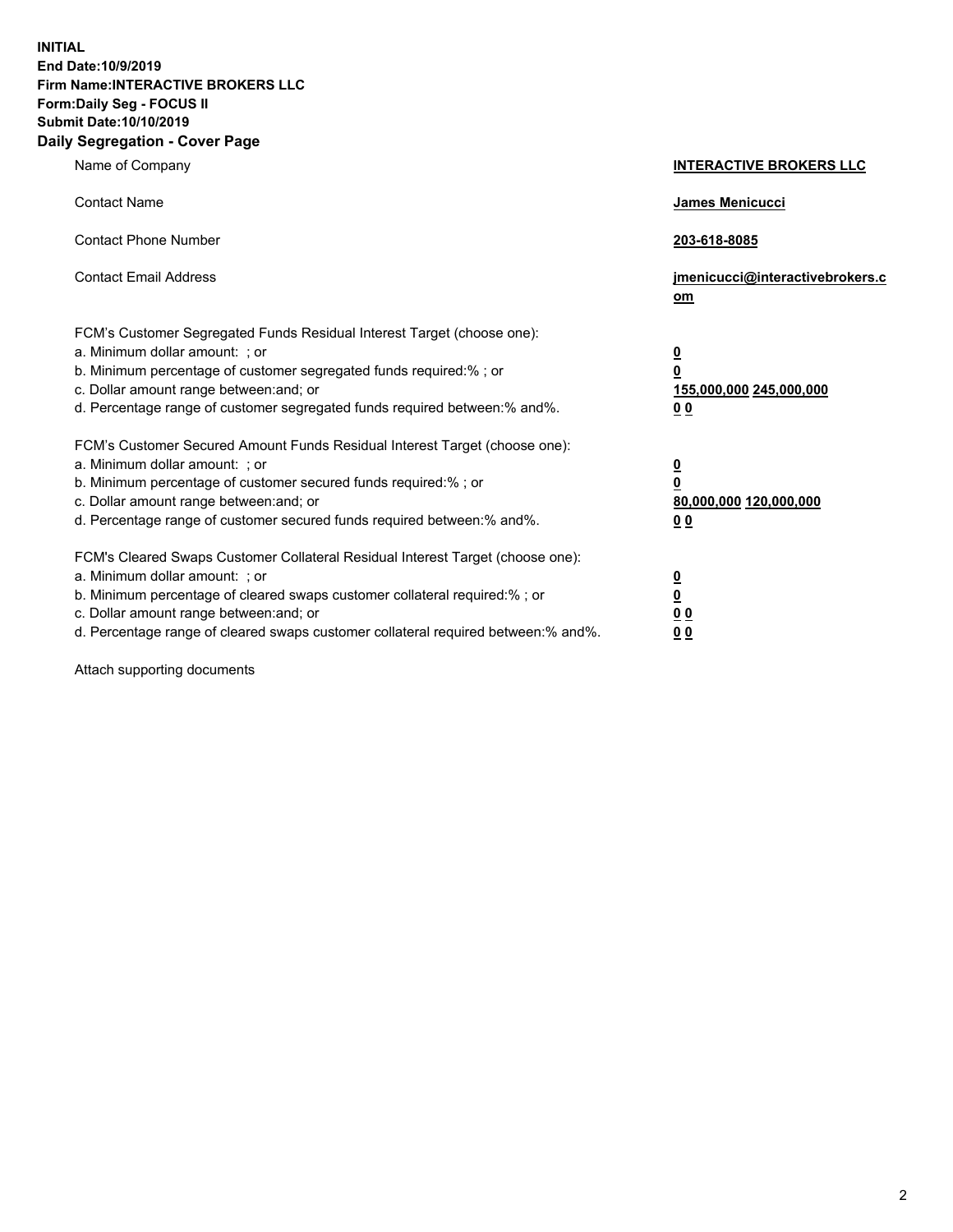## **INITIAL End Date:10/9/2019 Firm Name:INTERACTIVE BROKERS LLC Form:Daily Seg - FOCUS II Submit Date:10/10/2019 Daily Segregation - Secured Amounts**

|     | Daily Segregation - Secured Amounts                                                                                         |                                  |
|-----|-----------------------------------------------------------------------------------------------------------------------------|----------------------------------|
|     | Foreign Futures and Foreign Options Secured Amounts                                                                         |                                  |
|     | Amount required to be set aside pursuant to law, rule or regulation of a foreign                                            | $0$ [7305]                       |
|     | government or a rule of a self-regulatory organization authorized thereunder                                                |                                  |
| 1.  | Net ledger balance - Foreign Futures and Foreign Option Trading - All Customers                                             |                                  |
|     | A. Cash                                                                                                                     | 490,504,687 [7315]               |
|     | B. Securities (at market)                                                                                                   | $0$ [7317]                       |
| 2.  | Net unrealized profit (loss) in open futures contracts traded on a foreign board of trade                                   | 4,575,050 [7325]                 |
| 3.  | Exchange traded options                                                                                                     |                                  |
|     | a. Market value of open option contracts purchased on a foreign board of trade                                              | 39,413 [7335]                    |
|     | b. Market value of open contracts granted (sold) on a foreign board of trade                                                | -38,015 [7337]                   |
| 4.  | Net equity (deficit) (add lines 1.2. and 3.)                                                                                | 495,081,135 [7345]               |
| 5.  | Account liquidating to a deficit and account with a debit balances - gross amount                                           | 32,912 [7351]                    |
|     | Less: amount offset by customer owned securities                                                                            | 0 [7352] 32,912 [7354]           |
| 6.  | Amount required to be set aside as the secured amount - Net Liquidating Equity                                              | 495,114,047 [7355]               |
|     | Method (add lines 4 and 5)                                                                                                  |                                  |
| 7.  | Greater of amount required to be set aside pursuant to foreign jurisdiction (above) or line                                 | 495,114,047 [7360]               |
|     | 6.                                                                                                                          |                                  |
|     | FUNDS DEPOSITED IN SEPARATE REGULATION 30.7 ACCOUNTS                                                                        |                                  |
| 1.  | Cash in banks                                                                                                               |                                  |
|     | A. Banks located in the United States                                                                                       |                                  |
|     |                                                                                                                             | 47,068,794 [7500]                |
| 2.  | B. Other banks qualified under Regulation 30.7<br>Securities                                                                | 0 [7520] 47,068,794 [7530]       |
|     |                                                                                                                             |                                  |
|     | A. In safekeeping with banks located in the United States                                                                   | 492,188,688 [7540]               |
| 3.  | B. In safekeeping with other banks qualified under Regulation 30.7<br>Equities with registered futures commission merchants | 0 [7560] 492,188,688 [7570]      |
|     | A. Cash                                                                                                                     |                                  |
|     | <b>B.</b> Securities                                                                                                        | $0$ [7580]                       |
|     |                                                                                                                             | $0$ [7590]                       |
|     | C. Unrealized gain (loss) on open futures contracts                                                                         | $0$ [7600]                       |
|     | D. Value of long option contracts                                                                                           | $0$ [7610]                       |
|     | E. Value of short option contracts                                                                                          | 0 [7615] 0 [7620]                |
| 4.  | Amounts held by clearing organizations of foreign boards of trade                                                           |                                  |
|     | A. Cash                                                                                                                     | $0$ [7640]                       |
|     | <b>B.</b> Securities                                                                                                        | $0$ [7650]                       |
|     | C. Amount due to (from) clearing organization - daily variation                                                             | $0$ [7660]                       |
|     | D. Value of long option contracts                                                                                           | $0$ [7670]                       |
|     | E. Value of short option contracts                                                                                          | 0 [7675] 0 [7680]                |
| 5.  | Amounts held by members of foreign boards of trade                                                                          |                                  |
|     | A. Cash                                                                                                                     | 79,763,320 [7700]                |
|     | <b>B.</b> Securities                                                                                                        | $0$ [7710]                       |
|     | C. Unrealized gain (loss) on open futures contracts                                                                         | 5,091,537 [7720]                 |
|     | D. Value of long option contracts                                                                                           | 39,413 [7730]                    |
|     | E. Value of short option contracts                                                                                          | -38,015 [7735] 84,856,255 [7740] |
| 6.  | Amounts with other depositories designated by a foreign board of trade                                                      | 0 [7760]                         |
| 7.  | Segregated funds on hand                                                                                                    | $0$ [7765]                       |
| 8.  | Total funds in separate section 30.7 accounts                                                                               | 624,113,737 [7770]               |
| 9.  | Excess (deficiency) Set Aside for Secured Amount (subtract line 7 Secured Statement                                         | 128,999,690 [7380]               |
|     | Page 1 from Line 8)                                                                                                         |                                  |
| 10. | Management Target Amount for Excess funds in separate section 30.7 accounts                                                 | 80,000,000 [7780]                |
| 11. | Excess (deficiency) funds in separate 30.7 accounts over (under) Management Target                                          | 48,999,690 [7785]                |
|     |                                                                                                                             |                                  |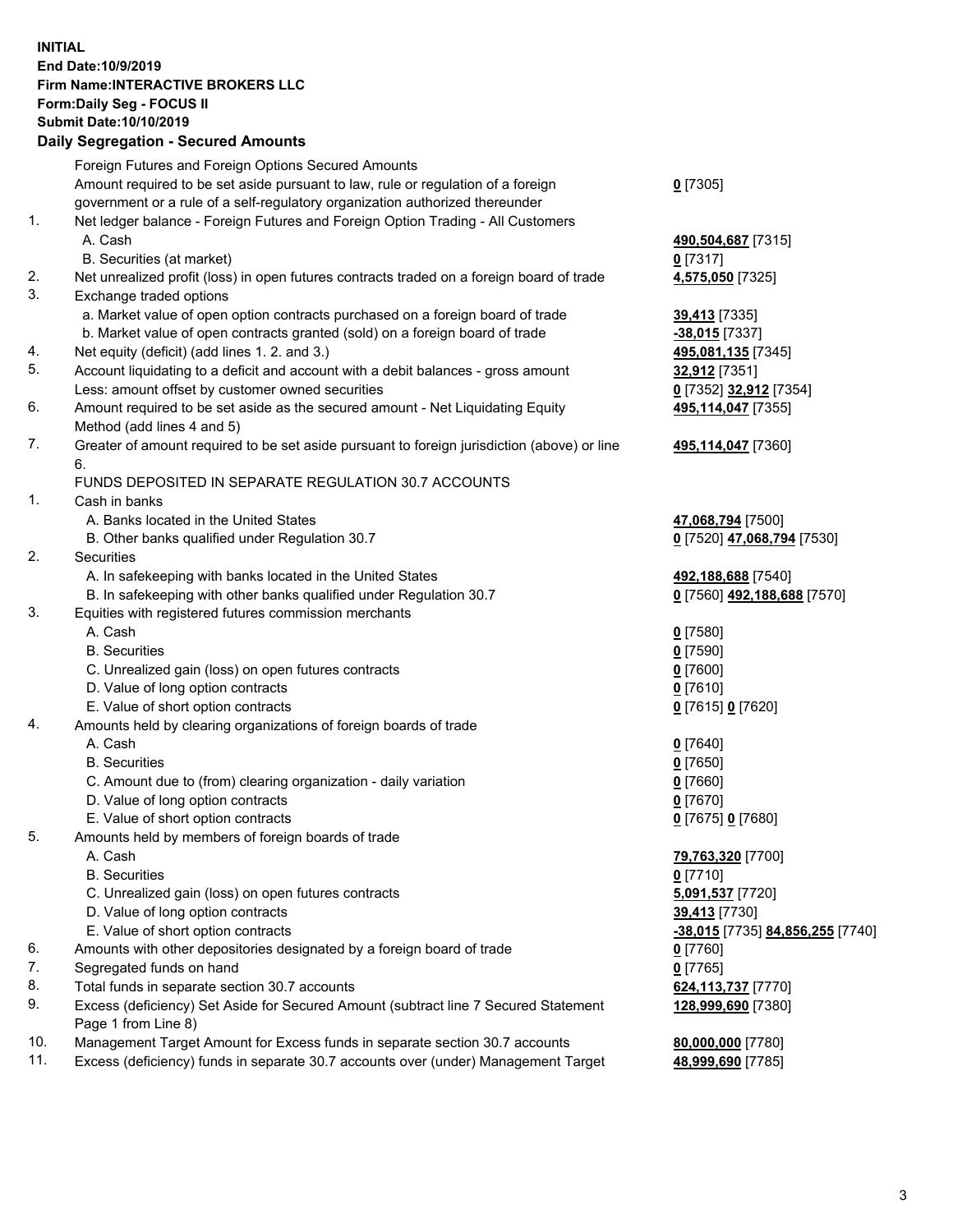**INITIAL End Date:10/9/2019 Firm Name:INTERACTIVE BROKERS LLC Form:Daily Seg - FOCUS II Submit Date:10/10/2019 Daily Segregation - Segregation Statement** SEGREGATION REQUIREMENTS(Section 4d(2) of the CEAct) 1. Net ledger balance A. Cash **4,139,569,488** [7010] B. Securities (at market) **0** [7020] 2. Net unrealized profit (loss) in open futures contracts traded on a contract market **-20,579,337** [7030] 3. Exchange traded options A. Add market value of open option contracts purchased on a contract market **221,042,128** [7032] B. Deduct market value of open option contracts granted (sold) on a contract market **-217,435,107** [7033] 4. Net equity (deficit) (add lines 1, 2 and 3) **4,122,597,172** [7040] 5. Accounts liquidating to a deficit and accounts with debit balances - gross amount **988,378** [7045] Less: amount offset by customer securities **0** [7047] **988,378** [7050] 6. Amount required to be segregated (add lines 4 and 5) **4,123,585,550** [7060] FUNDS IN SEGREGATED ACCOUNTS 7. Deposited in segregated funds bank accounts A. Cash **1,045,488,657** [7070] B. Securities representing investments of customers' funds (at market) **1,934,801,555** [7080] C. Securities held for particular customers or option customers in lieu of cash (at market) **0** [7090] 8. Margins on deposit with derivatives clearing organizations of contract markets A. Cash **3,004,844** [7100] B. Securities representing investments of customers' funds (at market) **1,362,110,412** [7110] C. Securities held for particular customers or option customers in lieu of cash (at market) **0** [7120] 9. Net settlement from (to) derivatives clearing organizations of contract markets **-7,714,315** [7130] 10. Exchange traded options A. Value of open long option contracts **220,874,620** [7132] B. Value of open short option contracts **-217,317,828** [7133] 11. Net equities with other FCMs A. Net liquidating equity **0** [7140] B. Securities representing investments of customers' funds (at market) **0** [7160] C. Securities held for particular customers or option customers in lieu of cash (at market) **0** [7170] 12. Segregated funds on hand **0** [7150] 13. Total amount in segregation (add lines 7 through 12) **4,341,247,945** [7180] 14. Excess (deficiency) funds in segregation (subtract line 6 from line 13) **217,662,395** [7190] 15. Management Target Amount for Excess funds in segregation **155,000,000** [7194] **62,662,395** [7198]

16. Excess (deficiency) funds in segregation over (under) Management Target Amount Excess